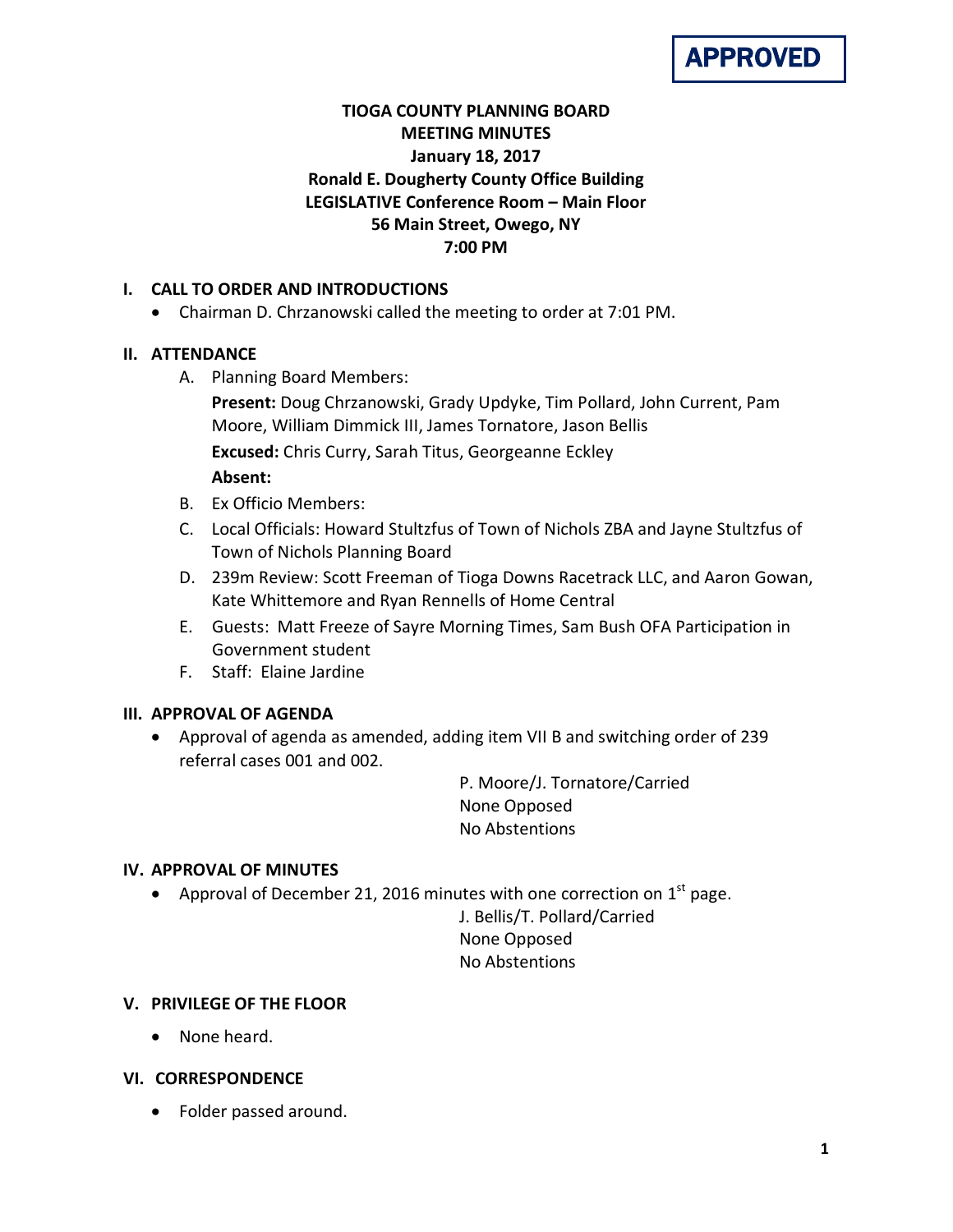

## **VII. NEW BUSINESS**

#### **A. 239 Reviews**

# **1. County Case 2016-033b: Village of Waverly, Site Plan Review, Granite Works, LLC – No Action**

E. Jardine explained that Granite Works' attempt to purchase the Gerald Weed property to the west did not materialize, impacting the intended truck entrance from East Chemung Street. Granite Works then decided to reverse the truck traffic flow, having them enter from William Donnelly Parkway, proceed to the rear of the new warehouse for loading, and exit straight up to East Chemung Street. The TCPB Chair agreed to send a letter back to the Village of Waverly waiving comment due to no significant change in the action.

## **2. County Case 2017-002: Town of Candor, Site Plan Review, D&A Properties (Home Central)**

The applicant is proposing to relocate their existing Home Central retail hardware store on Rich Street in the Village of Candor to this property, formerly Jack's Restaurant. The applicant is currently under contract to purchase the properties. The existing building is 3,680 square feet on 5 acres. The new retail use will use the current parking area, and include expansions to the rear (east) of 5,000 +/- square feet of retail / showroom /office space, plus another 8,400 +/- square feet of drive-thru warehouse space. This totals 17,080 square feet. Applicant estimates that this new location will facilitate a doubling of their business.

Anticipated hours of operation will be M-F 7:30 AM to 7:00 PM, Sat 7:30 AM to 5:00 PM, and Sun 9:00 AM to 3:00 PM. Employees will double from 3.5 to 7. They anticipate about 150 customers per day, resulting in 170 vehicles per day including an average of four tractor trailer deliveries per week. Construction is to be complete within 12 months upon obtaining approvals.

This proposal is in alignment with all the Town of Candor's Site Plan Review consideration and is an appropriate adaptive reuse of the previous restaurant. The state highway location will result in more customers and an increase in business for the applicant, who is local and successfully runs other Home Central businesses in the area. The existing highway network is sufficient to handle the increase in traffic. NYS DOT Region 9 Site Plan Review Committee has already reviewed this proposal and had only one comment regarding moving large rocks that might be encroaching on NYS DOT right-of-way.

Staff recommends approval of the site plan review.

**E. Jardine** asked the applicant about missing information regarding plans for water well and septic – will they be using the existing ones? **K. Whittemore** responded that they will use the existing water well, but the septic system will have to be moved because it is located where the rear building expansions will be constructed.

**Q. P. Moore**- Do you know how long it has been since Jack's Restaurant closed? **A. A. Gowan** – In 2013.

**Motion to recommend approval of the site plan review:**

| J. Current/T. Pollard/Carried |   |
|-------------------------------|---|
| Yes                           | 8 |
| Nο                            | n |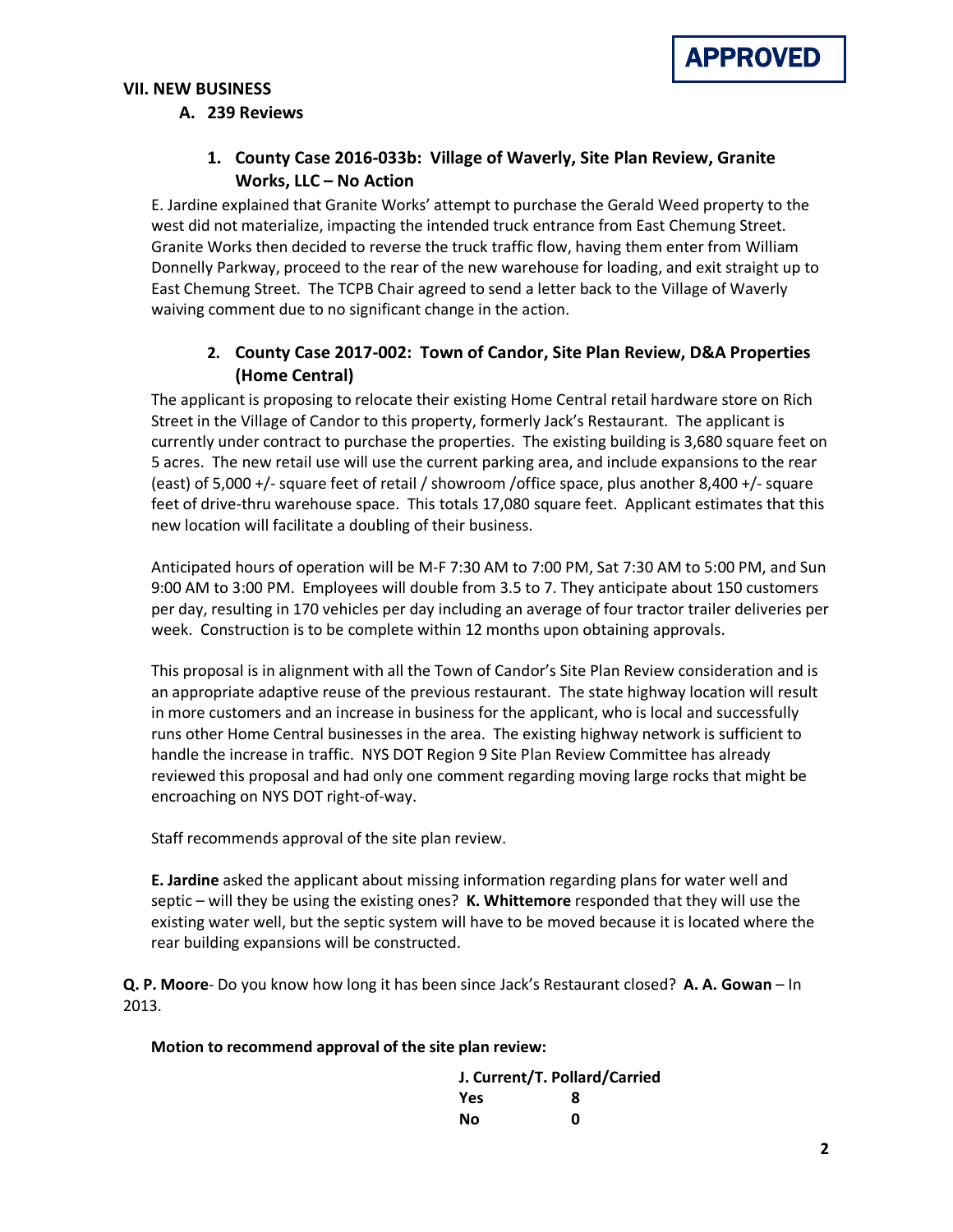

## **3. County Case 2017-001: Town of Nichols, Area Variances, Tioga Downs Racetrack, LLC**

The applicant is resubmitting their request for area variances to grant relief from both the Town of Nichols sign height regulation, which is 20 feet in all zoning districts, as well as from sign size, which is restricted to 50 square feet per side for freestanding signs, to erect an on premise, digital bulletin board.

The proposed free-standing billboard is to be 30 feet high (last submission was 40 ft) above final grade and the size of one face of the two-sided sign will be 288 square feet (last submission was 314 sq ft).

The sign is to be placed near State Route 17, where the current motorcycle parking is for the facility. NYS DOT and the applicant had agreed upon this location during the last submission of this request. See illustrations for exact location.

When considering the tests for the area variances, the applicant has reduced the size of the sign, and the economic benefits outweigh any impacts to the neighborhood/community. Staff recommends approval of the area variances.

**Q. P. Moore**- There is a lot of sign noise now at the Tioga Downs facility with the large CASINO letters, the parking garage signs and the restaurant signs, some of which the Town ZBA has already grant area variances for. Will Tioga Downs discontinue the use of the two parking garage signs if you get permission to erect the digital billboard? **A. S. Freeman** – No, that is not our intention.

H. Stultzfus commented that the community likes the look of the county fair-themed facility, but the proposed bulletin board is not in character with this. Also, digital billboards are illegal along interstate highways. D. Chrzanowski responded that right now, Route 17 is still a state route and under the jurisdiction of NYS DOT, so a digital billboard is allowed until Federal Highway makes the official interstate designation.

Discussion ensued on the sign issue, mostly contending that since several requests have now been made for area variances from the signs regulations, the Nichols Town Board should consider amending this portion of code to make it less restrictive. Then discussion turned to procedure, and if this updated proposal had been submitted to NYS DOT Region 9 for their comment. J. Bellis confirmed that it had not.

#### **Motion to recommend approval of the area variances with condition added to submit to the NYS DOT Region 9 Site Plan Review Committee for their comment:**

| D. Chrzanowsk/J. Tornatore/Carried |                         |
|------------------------------------|-------------------------|
| Yes                                | 6                       |
| Nο                                 | n                       |
| <b>Abstention</b>                  | 2 (J. Bellis, P. Moore) |

B. Nominations for 2017 Officers Nominations occurred as follows: Chair – Doug Chrzanowski T. Pollard/J. Tornatore/Carried Vice Chair – Tim Pollard J. Bellis/W. Dimmick, III/Carried Secretary – Pam Moore D. Chrzanowski/T. Pollard/Carried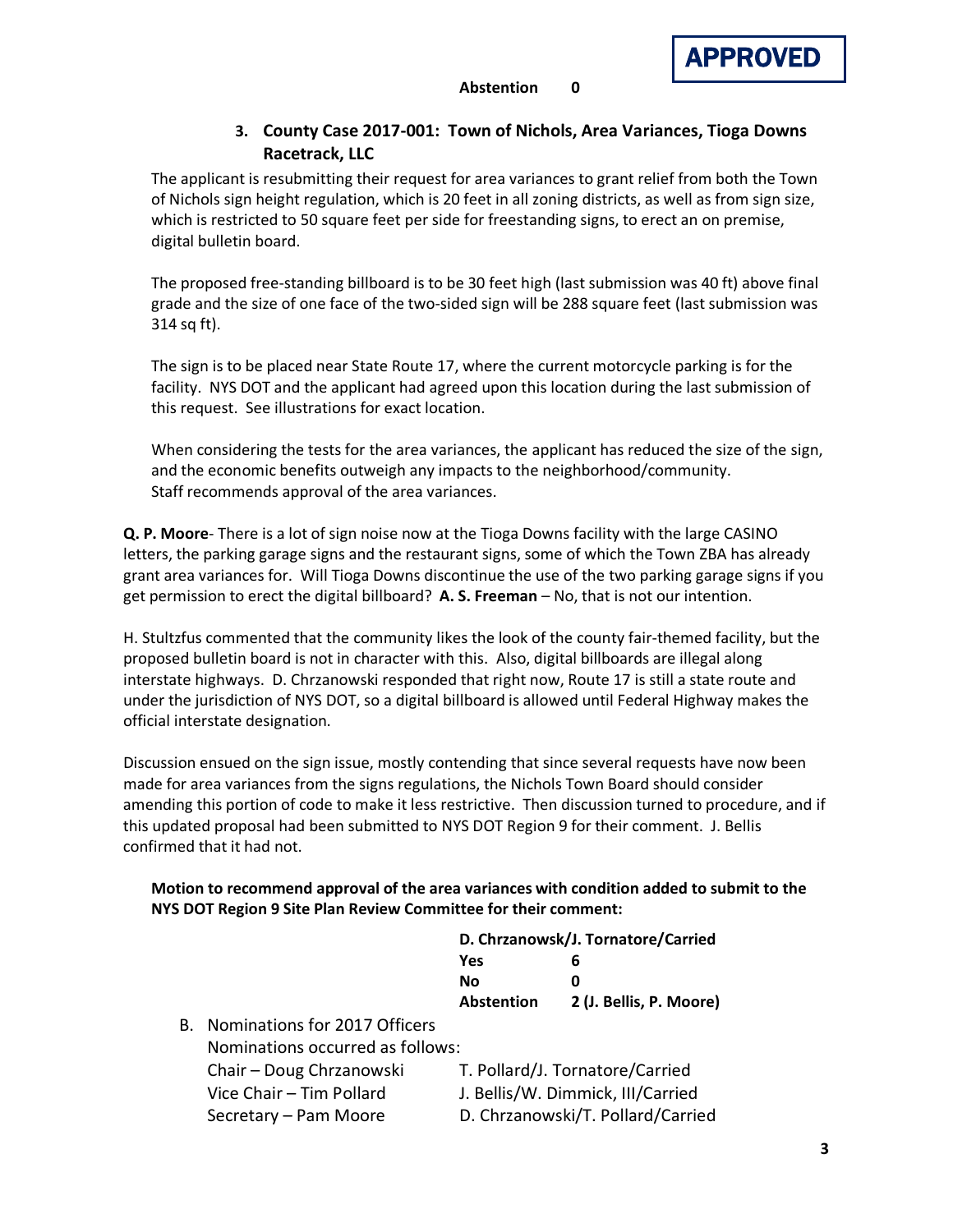The Board will vote on this slate of nominations at the February or next regular meeting.

# **VIII. REPORTS**

- A. Local Bits and Pieces
	- 1. Town of Candor J. Bellis
		- Planning Board is working on either a light or noise ordinance. He will check and report back.
		- E. Jardine reported that the Candor Board of Appeals had their first meeting, at which she provided training on the duties of zba's.

# **2. Town of Nichols** – P. Moore

• Nothing other than the Tioga Downs billboard case.

# **3. Town of Berkshire - T. Pollard**

- Planning Board has two member vacancies and 1 alternate member vacancy, so they are struggling to complete the comprehensive plan update.
- Inquired about STERPDB project activities. J. Bellis is the At-Large Board member for Tioga County, and he volunteered to pass along STERPDB Regional Board agendas and minutes as they are provided.

# **4. Town of Tioga –** D. Chrzanowski

- Town salt shed is finally being constructed.
- **5. Village of Waverly** W. Dimmick III
	- No report. E. Jardine announced this is Bill's last meeting due him moving away from the Village of Waverly.

# **6. Village of Owego** – G. Eckley

• Not in attendance.

# **7. Town of Newark Valley** – S. Titus

• Not in attendance, but Jim reported that they now have a full, functioning Planning Board that is working on the comprehensive plan update.

# **8. Village of Newark Valley –** J. Tornatore

• Planning Board is close to completing the first draft of their master plan update.

# **9. Town of Owego** – J. Current

- No report.
- **10. Town of Barton** G. Updyke
	- No report.